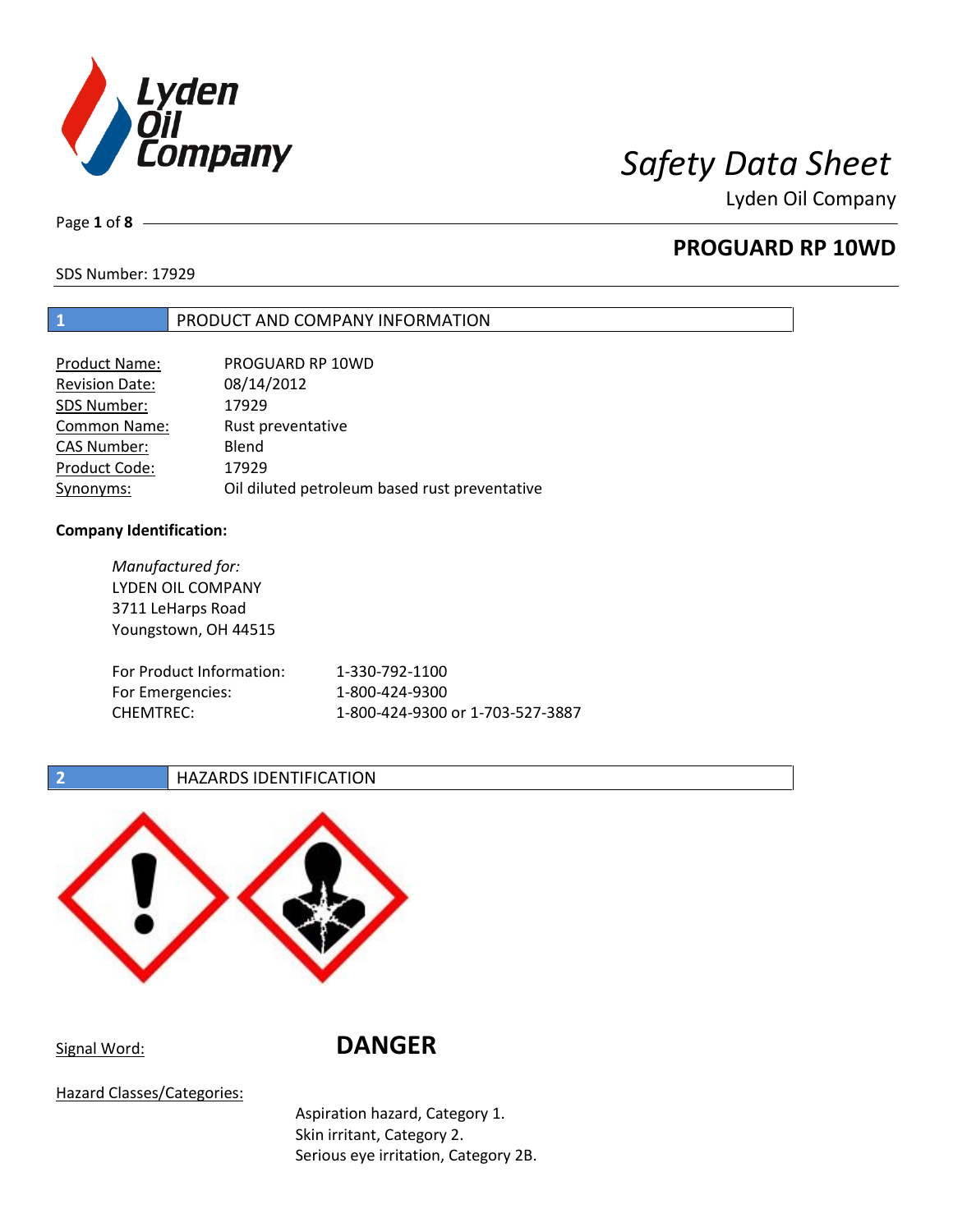

| Page 2 of $8 -$                 |                                                                       |
|---------------------------------|-----------------------------------------------------------------------|
|                                 | <b>PROGUARD RP 10WD</b>                                               |
| <b>SDS Number: 17929</b>        |                                                                       |
| Hazard Statement(s):            |                                                                       |
|                                 | H304: May be fatal if swallowed and enters airways.                   |
|                                 | H315: Causes skin irritation.                                         |
|                                 | H320: Causes eye irritation.                                          |
| <b>Precaution Statement(s):</b> |                                                                       |
|                                 | P101: If medical advice is needed, have product container or label at |
|                                 | hand.                                                                 |
|                                 | P102: Keep out of reach of children.                                  |
|                                 | P103: Read label before use.                                          |
|                                 | P302+352: IF ON SKIN: Wash with plenty of water.                      |
|                                 | P305+351+338: IF IN EYES: Rinse cautiously with water for several     |
|                                 | minutes. Remove contact lenses if present and easy to $do$ – continue |
|                                 | rinsing.                                                              |
|                                 | P301+310: IF SWALLOWED: Immediately call a POISON                     |
|                                 | CENTER/doctor                                                         |
|                                 | P331: Do NOT induce vomiting.                                         |
|                                 | P405: Store locked up.                                                |
|                                 | P501: Dispose of contents/container in accordance with                |
|                                 | local/regional/national/international regulation.                     |
| Other Hazard Statement(s):      |                                                                       |
|                                 | Repeated exposure may cause skin dryness or cracking.                 |

**3** COMPOSITION / INFORMATION ON INGREDIENTS

Ingredients:

*Mixture of the substances listed below with nonhazardous additions.*

| <b>Chemical Name</b>                                      | <b>CAS Number</b> | Percentage |
|-----------------------------------------------------------|-------------------|------------|
| Distillates (petroleum), solvent-dewaxed heavy paraffinic | 64742-65-0        | >90        |
| Calcium Sulfonate                                         | N/A               | $2 - 4$    |
| Calcium Oxidate                                           | N/A               | $1 - 3$    |

*\*Any concentration shown as a range is to protect confidentiality or is due to batch variation.*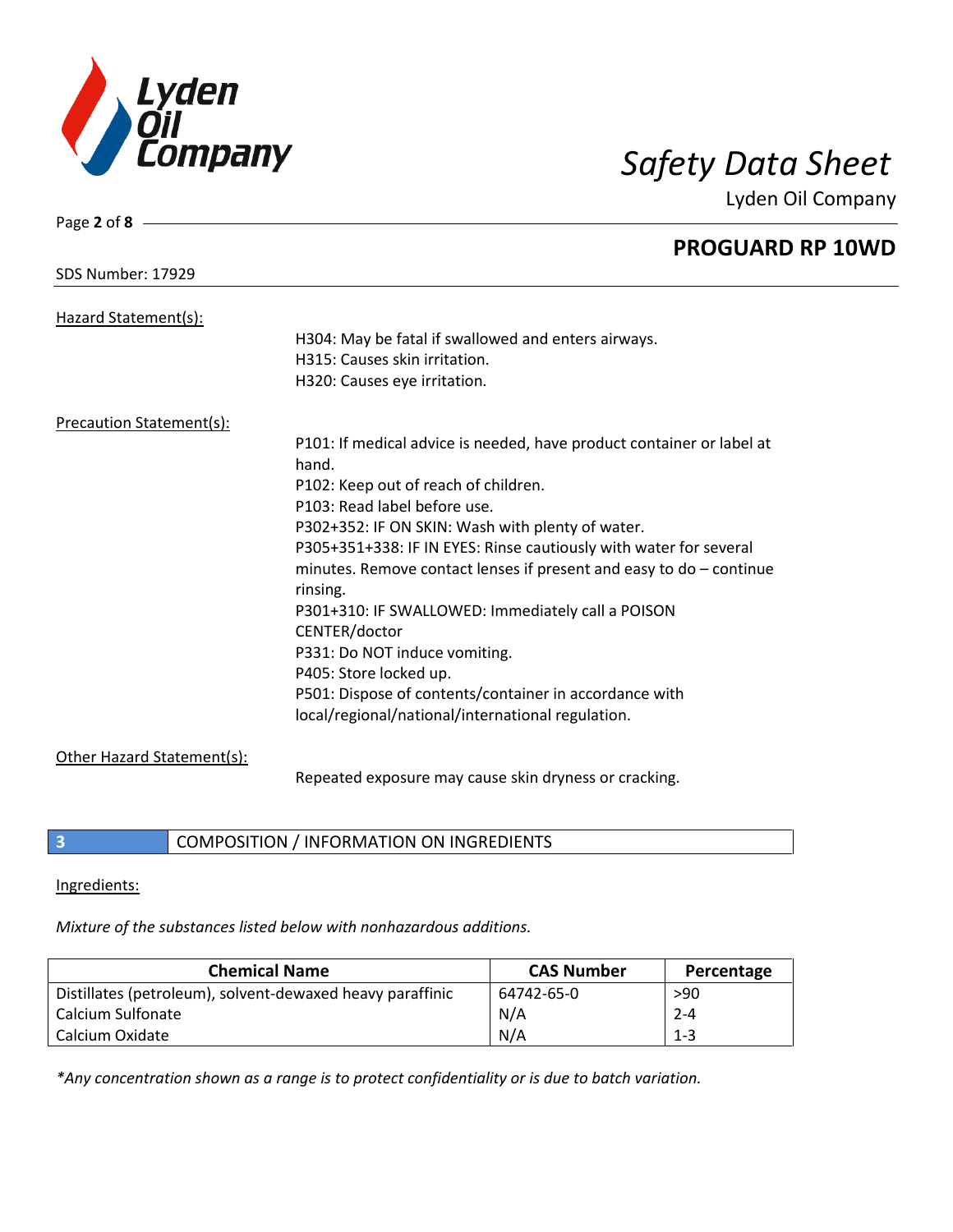

**PROGUARD RP 10WD**

SDS Number: 17929

Page **3** of **8**

| 4                           | FIRST AID MEASURES                            |                                                                                                                                                              |
|-----------------------------|-----------------------------------------------|--------------------------------------------------------------------------------------------------------------------------------------------------------------|
|                             | Description of First Aid Measures:            |                                                                                                                                                              |
| Inhalation:                 | obtain medical attention.                     | If symptoms develop, move victim to fresh air. If symptoms persist,                                                                                          |
| Skin Contact:               |                                               | Wash with soap and water. Remove contaminated clothing and wash<br>before reuse. Get medical attention if needed.                                            |
| Eye Contact:                |                                               | Rinse opened eye for several minutes under running water. If<br>symptoms persist, consult medical attention.                                                 |
| Ingestion:                  | attention.                                    | Rinse mouth with water. If symptoms develop, obtain medical                                                                                                  |
|                             | Symptoms and Effects, both acute and delayed: | No further relevent data available.                                                                                                                          |
| <b>Recommended Actions:</b> |                                               | Treat symptomatically. Call a doctor or poison<br>control center for guidance.                                                                               |
| 5                           | FIRE FIGHTING MEASURES                        |                                                                                                                                                              |
|                             | Recommended Fire-Extinguishing Equipment:     | Use dry powder, foam, or carbon dioxide fire<br>extinguishers. Water may be ineffective in fighting<br>an oil fire unless used by experienced fire fighters. |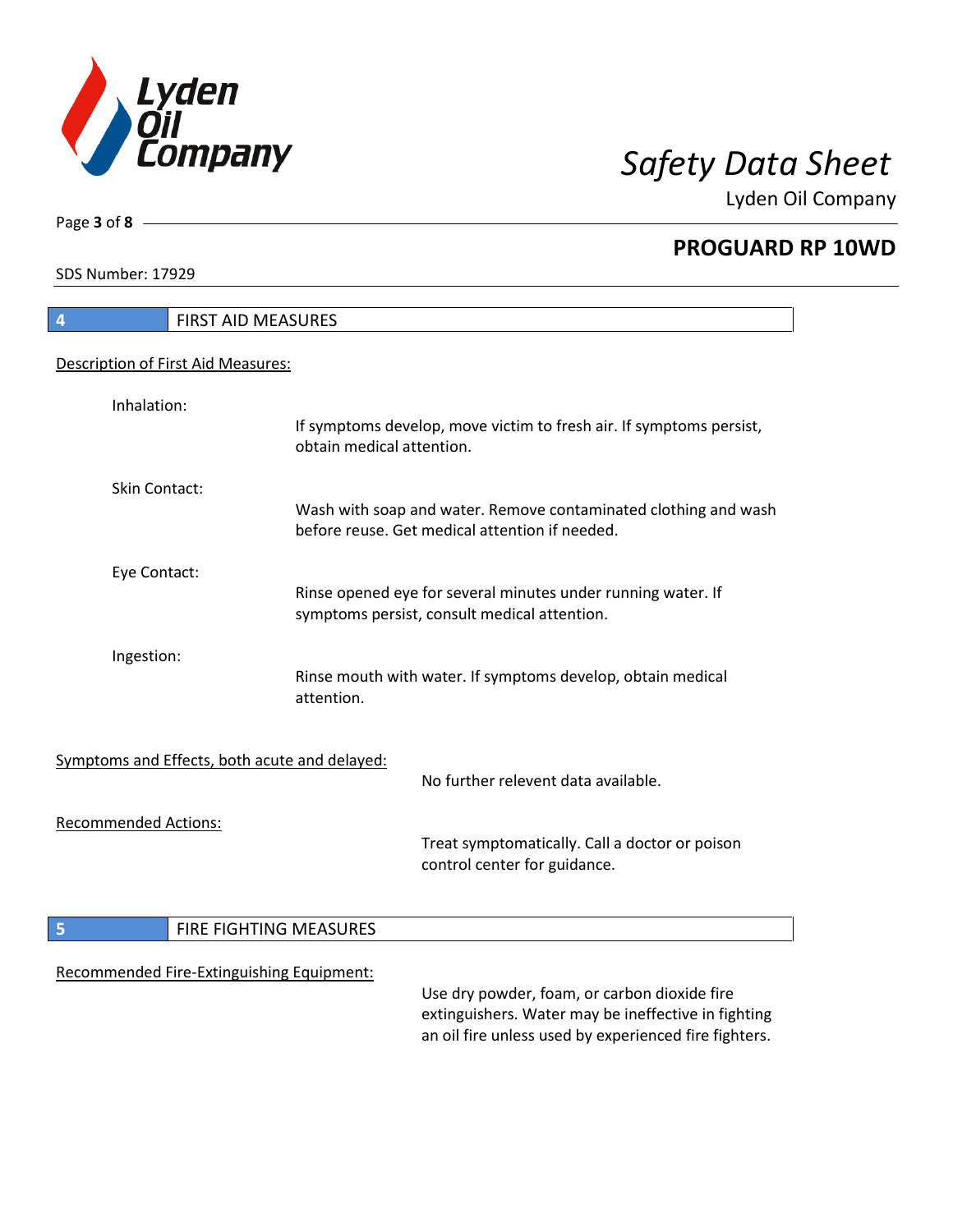

# **PROGUARD RP 10WD**

SDS Number: 17929

Page **4** of **8**

Possible Hazards During a Fire:

Hazardous combustion products may include: A complex mixture of airborne solid and liquid particulates and gases (smoke). Carbon monoxide. Unidentified organic and inorganic compounds.

Recommendations to Firefighters:

No special measures required.

| 6                                 | ACCIDENTAL RELEASE MEASURES                                                                         |
|-----------------------------------|-----------------------------------------------------------------------------------------------------|
| <b>Personal Precautions:</b>      | Avoid contact with skin, eyes, and clothing.<br>Keep away from sources of ignition.                 |
| <b>Emergency Procedures:</b>      | Contain spilled material, collect in suitable and<br>properly labled containers.                    |
| <b>Environmental Precautions:</b> | Do not allow to reach sewage system or any water<br>course.<br>Do not allow to enter ground waters. |
| Cleanup Procedures:               | Pick up excess with inert absorbant material.                                                       |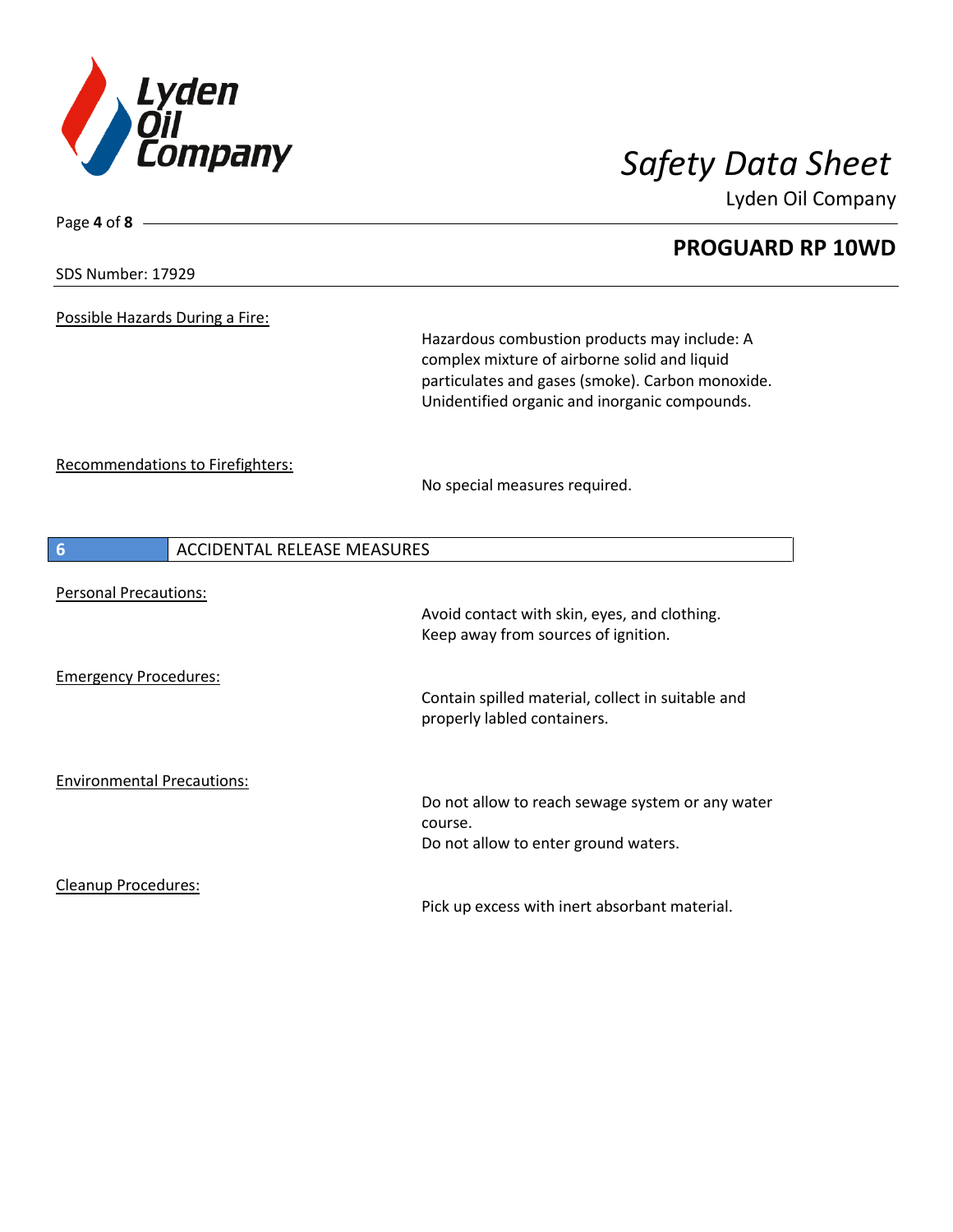

**PROGUARD RP 10WD**

SDS Number: 17929

# **7** HANDLING AND STORAGE Handling Precautions: Handle with care and avoid spillage on the floor. Do not cut, weld, drill, grind, braze, or solder container. Hot surfaces may ignite the product. Vapors are heavier than air, so they may travel across the ground and reach remote ignition sources. Static electricity may accumulate and create a fire hazard. Bond and ground handling equipment and transfer containers to prevent sparking. Storage Requirements: Keep container tightly sealed. Keep away from sources of ignition.

## **8** EXPOSURE CONTROLS / PERSONAL PROTECTION

### Exposure Limits:

-64742-65-0 Distillates (petroleum), solvent-dewaxed heavy paraffinic (>90%):

ACGIH TLV – Long-term value:  $5mg/m<sup>3</sup>$ OSHA PEL – Long-term value: 5mg/m<sup>3</sup>

### Engineering Controls:

All ventilation should be designed in accordance with OSHA standard (29 CFR 1910.94).

### Personal Protective Equipment:

Wash hands before breaks and at the end of work. Use safety glasses and gloves.

## **9** PHYSICAL AND CHEMICAL PROPERTIES

Color: Color: Clear Physical State: Liquid

Odor: Data not available Odor Threshold: Data not available

Page **5** of **8**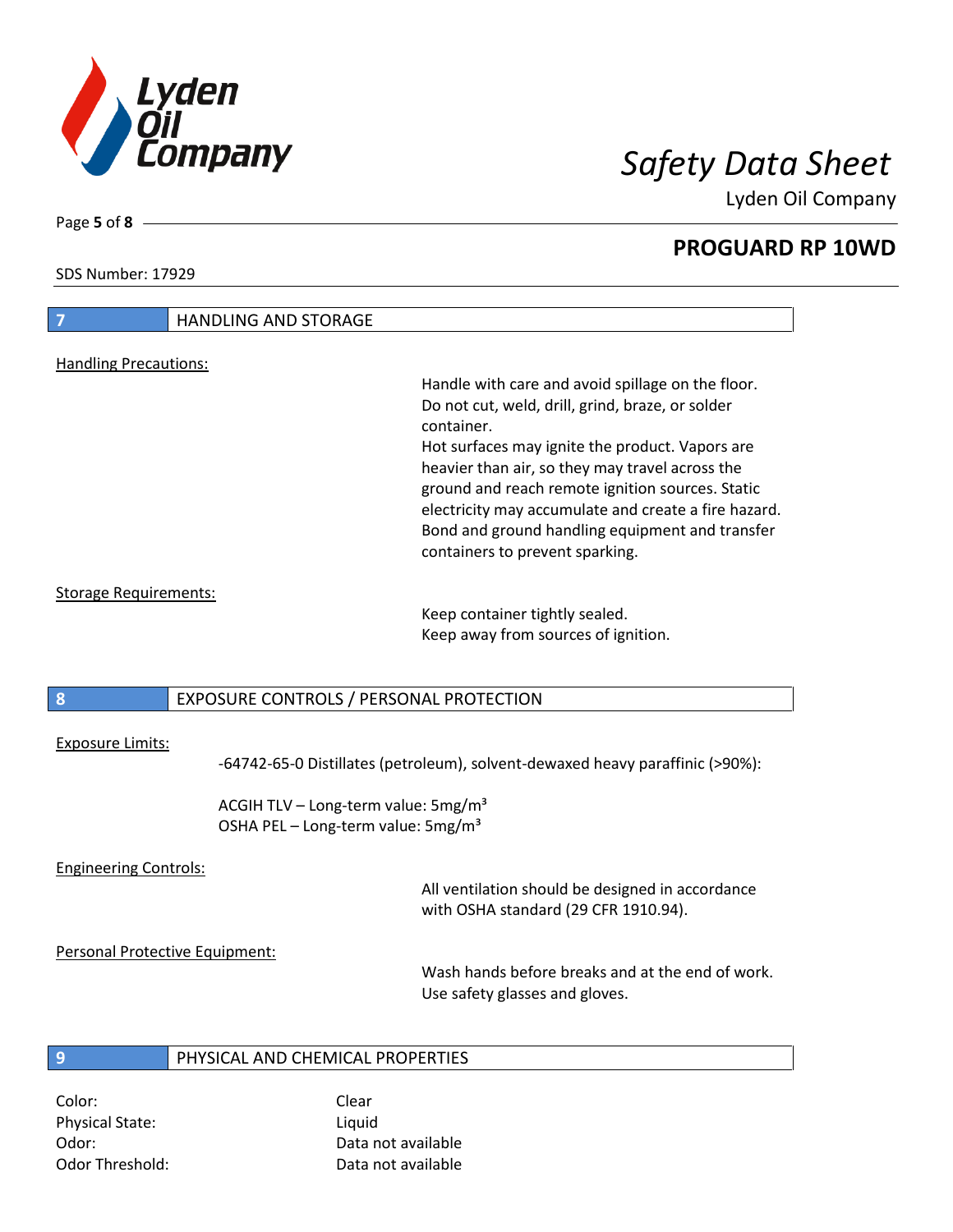

**PROGUARD RP 10WD**

## SDS Number: 17929

Page **6** of **8**

| pH:                           | Data not available               |
|-------------------------------|----------------------------------|
| <b>Melting Point:</b>         | Data not available               |
| <b>Boiling Point:</b>         | Data not available               |
| <b>Boiling Range:</b>         | Data not available               |
| Flash Point:                  | 176.7° C / 350.1° F (TCC Method) |
| <b>Evaporation Rate:</b>      | Data not available               |
| Flammability:                 | Data not available               |
| Flammability Limits:          | Data not available               |
| Vapor Pressure:               | Data not available               |
| Vapor Density:                | Data not available               |
| <b>Relative Density:</b>      | 7.21 pounds per gallon at 60°F   |
| Solubilities:                 | Insoluble in water               |
| <b>Partition Coefficient:</b> | Data not available               |
| Auto-Ignition Temperature:    | Data not available               |
| Decomposition Temperature:    | Data not available               |
| Viscosity:                    | Data not available               |
|                               |                                  |

# **10** STABILITY AND REACTIVITY

| Stability:                     | Stable under normal conditions.                                  |
|--------------------------------|------------------------------------------------------------------|
| Reactivity:                    | Not reactive under normal conditions.                            |
| <b>Conditions to Avoid:</b>    |                                                                  |
|                                | Extreme temperature, sparks, open flame, and<br>direct sunlight. |
| <b>Hazardous Reactions:</b>    | No known hazardous reactions.                                    |
| <b>Incompatible Materials:</b> | No further relevant information available.                       |
| <b>Decomposition Products:</b> | Hazardous decomposition products are not<br>expected to form.    |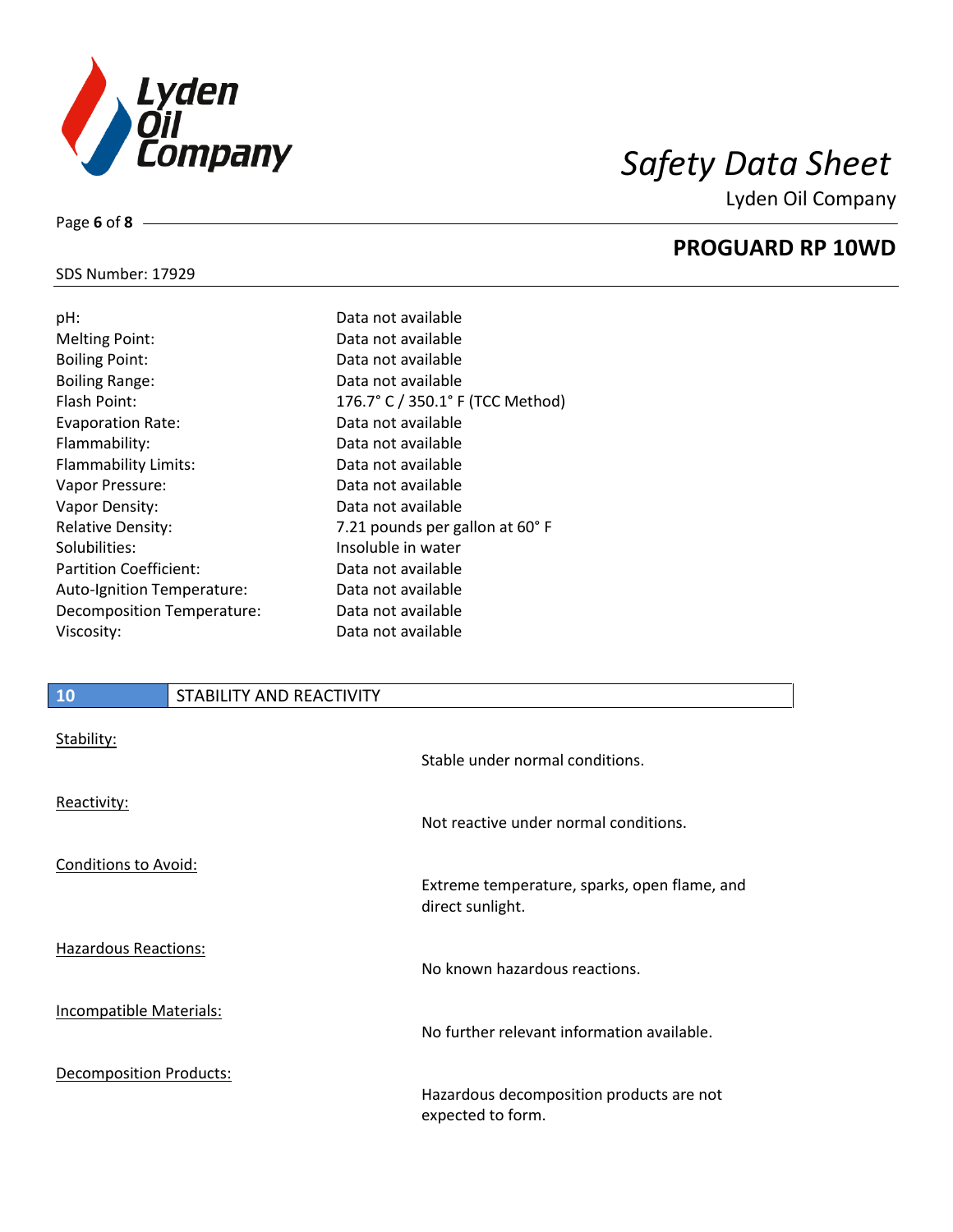

**PROGUARD RP 10WD**

SDS Number: 17929

Page **7** of **8**

| 11<br><b>TOXICOLOGICAL INFORMATION</b>                                             |                                                                                                                           |
|------------------------------------------------------------------------------------|---------------------------------------------------------------------------------------------------------------------------|
| Routes of Exposure:                                                                |                                                                                                                           |
|                                                                                    | Skin and eye contact are the primary routes of<br>exposure although exposure may occur following<br>accidental ingestion. |
| <b>Exposure Effects:</b>                                                           | Repeated skin contact may cause dermatitis or an<br>oil acne.                                                             |
| <b>Measures of Toxicity:</b>                                                       | No test data available.                                                                                                   |
| Carcinogenic/Mutagenic Precautions:                                                | Non-carcinogenic and not expected to be<br>mutagentic.                                                                    |
| 12<br><b>ECOLOGICAL INFORMATION</b>                                                |                                                                                                                           |
| <b>Ecological Precautions:</b>                                                     | Avoid exposing to the environment.                                                                                        |
| <b>Ecological Effects:</b><br>No specific environmental or aquatic data available. |                                                                                                                           |
| 13<br>DISPOSAL CONSIDERATIONS                                                      |                                                                                                                           |
| Disposal Methods:                                                                  | Dispose of waste material in accordance with all<br>local, state, and federal requirements.                               |
| Disposal Containers:                                                               | Use properly approved container for disposal.                                                                             |
| <b>Special Precautions:</b>                                                        | Do not flush to surface waters or drains.                                                                                 |